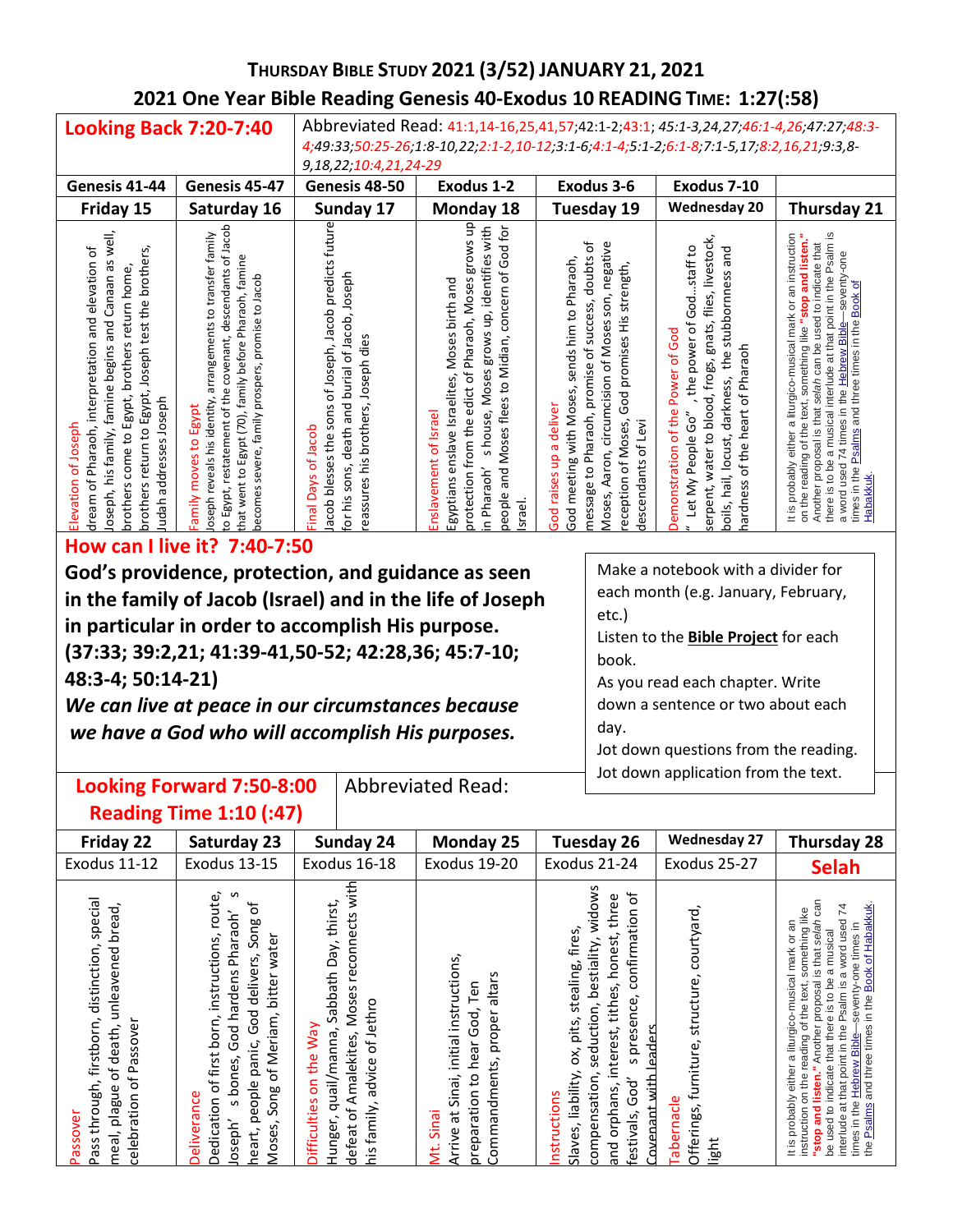| January        | February       | March    | April        | May      | June   | July          | August       | September      | October | November      | December        |
|----------------|----------------|----------|--------------|----------|--------|---------------|--------------|----------------|---------|---------------|-----------------|
|                |                |          |              |          |        |               |              |                |         |               |                 |
| <b>Genesis</b> | Leviticus      | Joshua   | 1 Kings      | Ezra     | Psalms | Proverb       | Jeremiah     | Hosea          | Matthew | Romans        | 1 Thessalonians |
| <b>Exodus</b>  | <b>Numbers</b> | Judges   | 2 Kings      | Nehemiah |        | Ecclesiastes  | Lamentations | Joel           | Mark    | 1 Corinthians | 2 Thessalonians |
|                | Deuteronomy    | Ruth     | 1 Chronicles | Esther   |        | Song of Songs | Ezekiel      | Amos           | Luke    | 1 Corinthians | 1 Timothy       |
|                |                | 1 Samuel | 2 Chronicles | Job      |        | Isaiah        | Daniel       | Obadiah        | John    | Galatians     | 2 Timothy       |
|                |                | 2 Samuel |              |          |        |               |              | Jonah          |         | Ephesians     | Titus           |
|                |                |          |              |          |        |               |              | Micah          |         | Philippians   | Hebrews         |
|                |                |          |              |          |        |               |              | Nahum          |         | Colossians    | James           |
|                |                |          |              |          |        |               |              | <b>HABAKUK</b> |         | Philemon      | 1 Peter         |
|                |                |          |              |          |        |               |              | Zephaniah      |         |               | 2 Peter         |
|                |                |          |              |          |        |               |              | Haggai         |         |               | 1 John          |
|                |                |          |              |          |        |               |              | Zechariah      |         |               | 2 John          |
|                |                |          |              |          |        |               |              | Malachi        |         |               | 3 John          |
|                |                |          |              |          |        |               |              |                |         |               | Jude            |
|                |                |          |              |          |        |               |              |                |         |               | Revelation      |

# **Charts and Maps for January 21st Study**

*Joseph's Betrayal and map of pre exodus period The Ten Plagues*

## **Question**

Garden of Eden…where is it? *It was guarded from access to the Tree of Life until the flood then destroyed.*

Why the position and purpose of the chapter concerning Judah and Tamar? *The event took place between the sale of Joseph and his promotion to leadership in Egypt. The chapter reveals the linage of Judah which was ultimately that of David (see Ruth 4:18) and then Jesus (Matthew 1:3)*

### **Additional thoughts…**

God dealing with the world…then a family…then a nation… *Genesis 1-11, Genesis 12-50, then Exodus 1-> (see Genesis 46:3)*

The recognition by even the Egyptians surrounding Pharaoh that this was the finger of God. *Exodus 8:10-13, 19; 10:7*

The significance of the initial dream of Joseph. *Genesis 37:9, 42:6-9; 50:8; Revelation 12:1* Judah as "type" of a substitute compared to the "antitype" in the person of Jesus. Genesis 44:33 *(see Genesis 22:7-8, 13-14)*

(Typology in Christian theology and Biblical exegesis is a doctrine or theory concerning the relationship of the Old Testament to the New Testament. In the fullest version of the theory of typology, the whole purpose of the Old Testament is viewed as merely the provision of types for Christ, the antitype or fulfillment.) What is in the Old Testament concealed is in the New Testament revealed.

#### **Genesis Quiz**

What are the four major events of Genesis 1-11? Who are the four major characters of Genesis 12-50? What is the transition of these two sections?

# **Abbreviated Read:**

41:1,14-16,25,41,57;42:1-2;43:1; *45:1-3,24,27;46:1-4,26;47:27;48:3-4;49:33;50:25- 26;1:8-10,22;2:1-2,10-12;3:1-6;4:1-4;5:1-2;6:1-8;7:1-5,17;8:2,16,21;9:3,8- 9,18,22;10:4,21,24-29*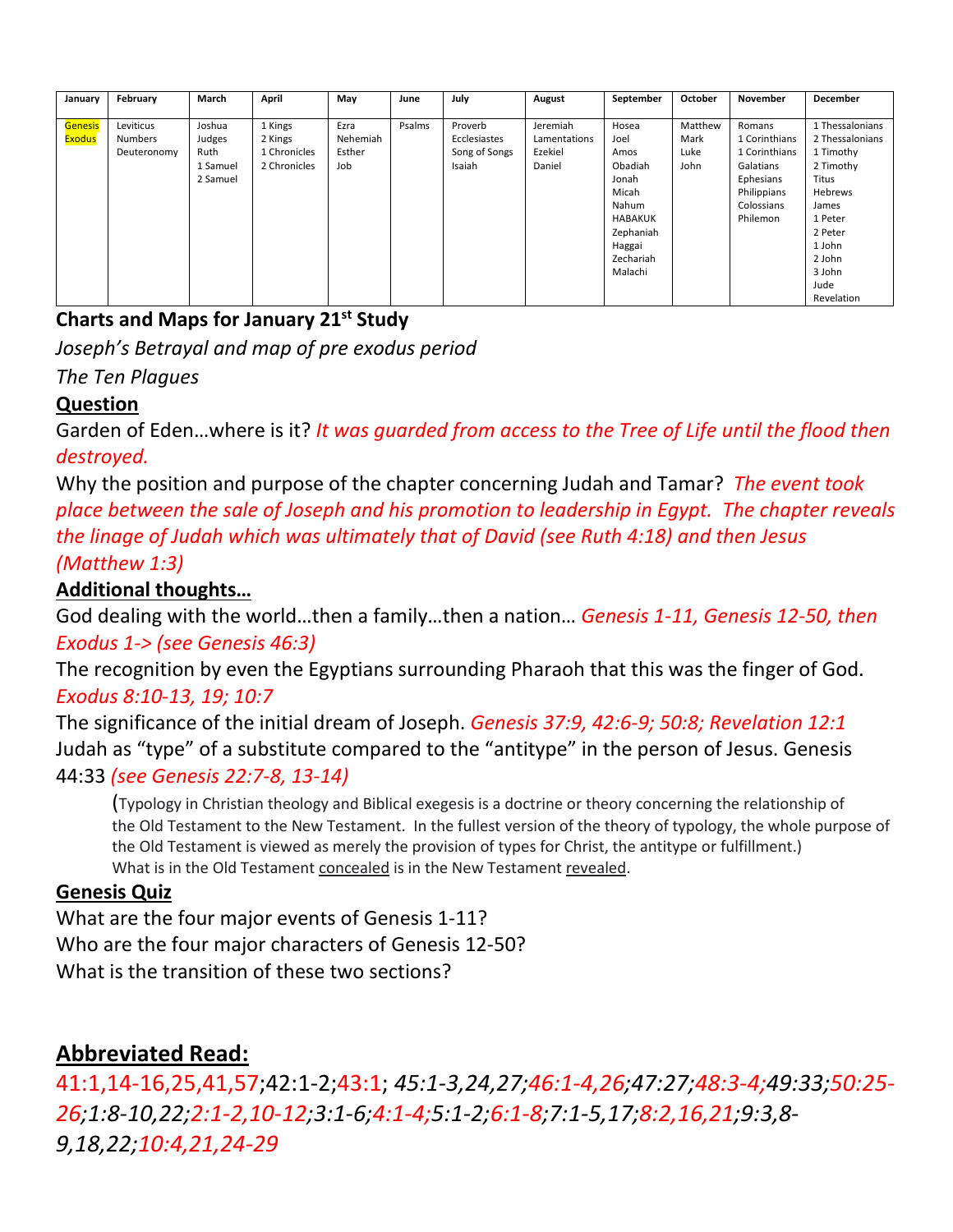#### **Living in a Fallen World and under a Secular Government**

**Prayfor our rulers**…[1](http://biblehub.com/1_timothy/2-1.htm) Timothy 2 **1**I urge you, first of all, to pray for all people. Ask God to help them; intercede on their behalf, and give thanks for them. **[2](http://biblehub.com/1_timothy/2-2.htm)**Pray this way for kings and all who are in authority so that we can live peaceful and quiet lives marked by godliness and dignity.

**Submitto governing authorities...** Romans [1](http://biblehub.com/romans/13-1.htm)3 **leveryone must submit to governing authorities**. For all authority comes from God, and those in positions of authority have been placed there by God[.](http://biblehub.com/romans/13-2.htm) **[2](http://biblehub.com/romans/13-2.htm)**So anyone who rebels against authority is rebelling against what God has instituted, and they will be punished[.](http://biblehub.com/romans/13-3.htm) **[3](http://biblehub.com/romans/13-3.htm)**For the authorities do not strike fear in people who are doing right, but in those who are doing wrong. Would you like to live without fear of the authorities? Do what is right, and they will honor you. **[4](http://biblehub.com/romans/13-4.htm)**The authorities are God's servants, sent for your good. But if you are doing wrong, of course you should be afraid, for they have the power to punish you. They are God's servants, sent for the very purpose of punishing those who do what is wrong.**[5](http://biblehub.com/romans/13-5.htm)**So you must submit to them, not only to avoid punishment, but also to keep a clear conscience.

**Pay your taxes...Romans 13 [6P](http://biblehub.com/romans/13-6.htm)ay your taxes, too, for these same reasons. For government workers need to be paid. They are** serving God in what they do[.](http://biblehub.com/romans/13-7.htm) **[7](http://biblehub.com/romans/13-7.htm)**Give to everyone what you owe them: Pay your taxes and government fees to those who collect them, and give respect and honor to those who are in authority.

Live honorable lives...1 Peter 2 [11](http://biblehub.com/1_peter/2-11.htm)Dear friends, I warn you as "temporary residents and foreigners" to keep away from worldly desires that wage war against your very souls. **[12](http://biblehub.com/1_peter/2-12.htm)**Be careful to live properly among your unbelieving neighbors. Then even if they accuse you of doing wrong, they will see your honorable behavior, and they will give honor to God when he judges the world[.](http://biblehub.com/1_peter/2-13.htm) **[13](http://biblehub.com/1_peter/2-13.htm)**For the Lord's sake, respect all human authority—whether the king as head of state, **[14](http://biblehub.com/1_peter/2-14.htm)**or the officials he has appointed. For the king has sent them to punish those who do wrong and to honor those who do right. **[15](http://biblehub.com/1_peter/2-15.htm)**It is God's will that your honorable lives should silence those ignorant people who make foolish accusations against you.**[16](http://biblehub.com/1_peter/2-16.htm)**For you are free, yet you are God's slaves, so don't use your freedom as an excuse to do evil.**[17](http://biblehub.com/1_peter/2-17.htm)**Respect everyone, and love your Christian brothers and sisters. Fear God, and respect the king.

**Mind your own business**...1 Thessalonians 4 **[11](http://biblehub.com/1_thessalonians/4-11.htm)**Make it your goal to live a quiet life, minding your own business and working with your hands, just as we instructed you before. **[12](http://biblehub.com/1_thessalonians/4-12.htm)**Then people who are not Christians will respect the way you live, and you will not need to depend on others.

**Work for the prosperity of your city**…Jeremiah 29**[7](http://biblehub.com/jeremiah/29-7.htm)**And work for the peace and prosperity of the city where I sent you into exile. Pray to the Lord for it, for its welfare will determine your welfare."

**Be prepared to testify to our hope**…1 Peter [3](http://biblehub.com/1_peter/3-15.htm) **[15](http://biblehub.com/1_peter/3-15.htm)**Instead, you must worship Christ as Lord of your life. And if someone asks about your Christian hope, always be ready to explain it.**[16](http://biblehub.com/1_peter/3-16.htm)**But do this in a gentle and respectful way. Keep your conscience clear. Then if people speak against you, they will be ashamed when they see what a good life you live because you belong to Christ[.](http://biblehub.com/1_peter/3-17.htm) **[17](http://biblehub.com/1_peter/3-17.htm)**Remember, it is better to suffer for doing good, if that is what God wants, than to suffer for doing wrong!

Give God what belongs to God...Luke 2[0](http://biblehub.com/luke/20-25.htm) [25](http://biblehub.com/luke/20-25.htm) "Well then," he said, "give to Caesar what belongs to Caesar, and give to God what belongs to God."

**Do not be surprised if you suffer for doing right**…1 Peter 4 **[12](http://biblehub.com/1_peter/4-12.htm)**Dear friends, don't be surprised at the fiery trials you are going through, as if something strange were happening to you. **[13](http://biblehub.com/1_peter/4-13.htm)**Instead, be very glad—for these trials make you partners with Christ in his suffering, so that you will have the wonderful joy of seeing his glory when it is revealed to all the world. **[14](http://biblehub.com/1_peter/4-14.htm)**So be happy when you are insulted for being a Christian, for then the glorious Spirit of God rests upon you. **[15](http://biblehub.com/1_peter/4-15.htm)**If you suffer, however, it must not be for murder, stealing, making trouble, or prying into other people's affairs. **[16](http://biblehub.com/1_peter/4-16.htm)**But it is no shame to suffer for being a Christian. Praise God for the privilege of being called by his name! **[17](http://biblehub.com/1_peter/4-17.htm)**For the time has come for judgment, and it must begin with God's household. And if judgment begins with us, what terrible fate awaits those who have never obeyed God's Good News? **[18](http://biblehub.com/1_peter/4-18.htm)**And also, "If the righteous are barely saved, what will happen to godless sinners? **[19](http://biblehub.com/1_peter/4-19.htm)**So if you are suffering in a manner that pleases God, keep on doing what is right, and trust your lives to the God who created you, for he will never fail you.

**Renew your mind**…Romans 1[2](http://biblehub.com/romans/12-1.htm) **[1](http://biblehub.com/romans/12-1.htm)**And so, dear brothers and sisters, I plead with you to give your bodies to God because of all he has done for you. Let them be a living and holy sacrifice—the kind he will find acceptable. This is truly the way to worship him. **[2](http://biblehub.com/romans/12-2.htm)**Don't copy the behavior and customs of this world, but let God transform you into a new person by changing the way you think. Then you will learn to know God's will for you, which is good and pleasing and perfect.

**Seek help**…https://www.denisonforum.org/subscribe/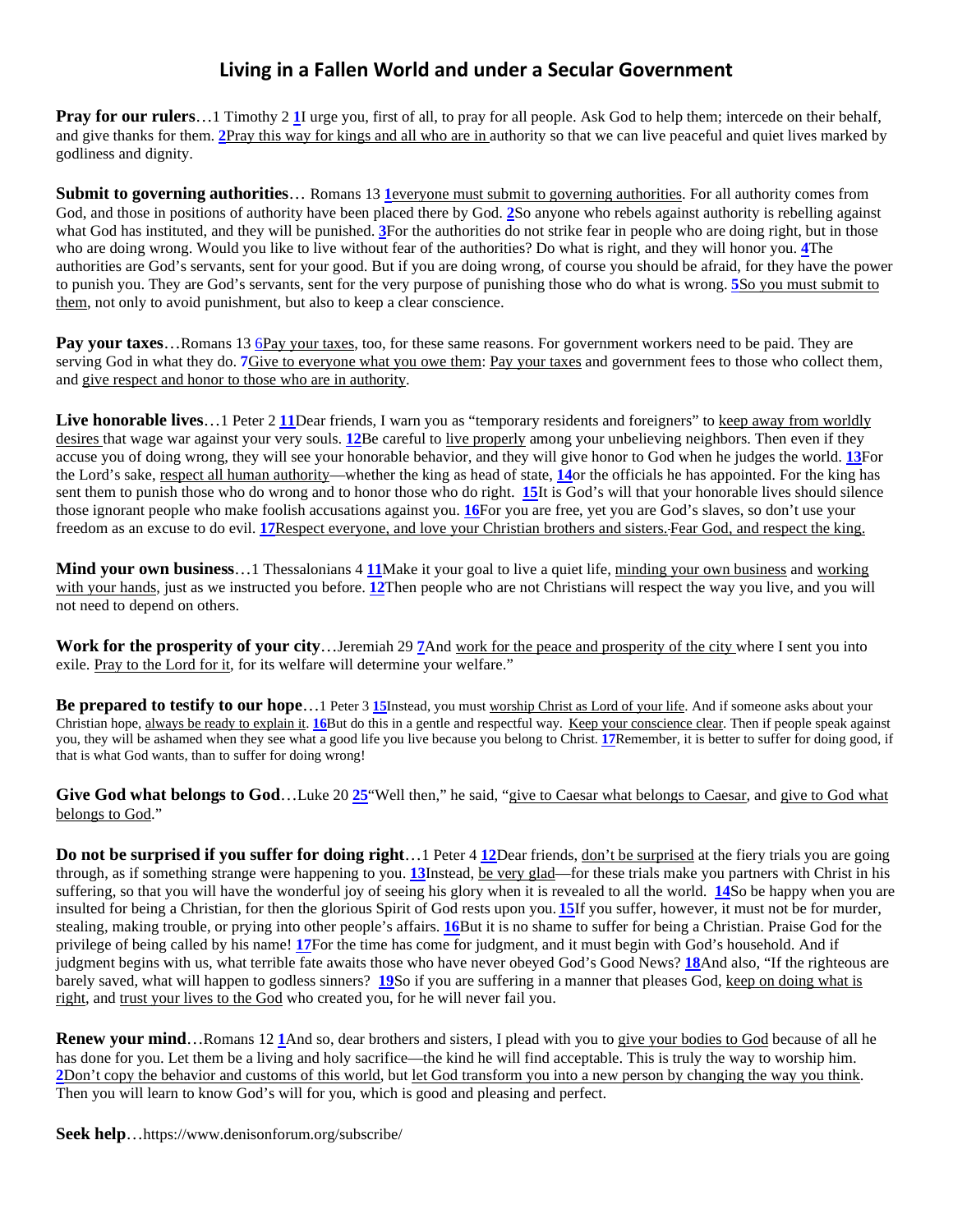